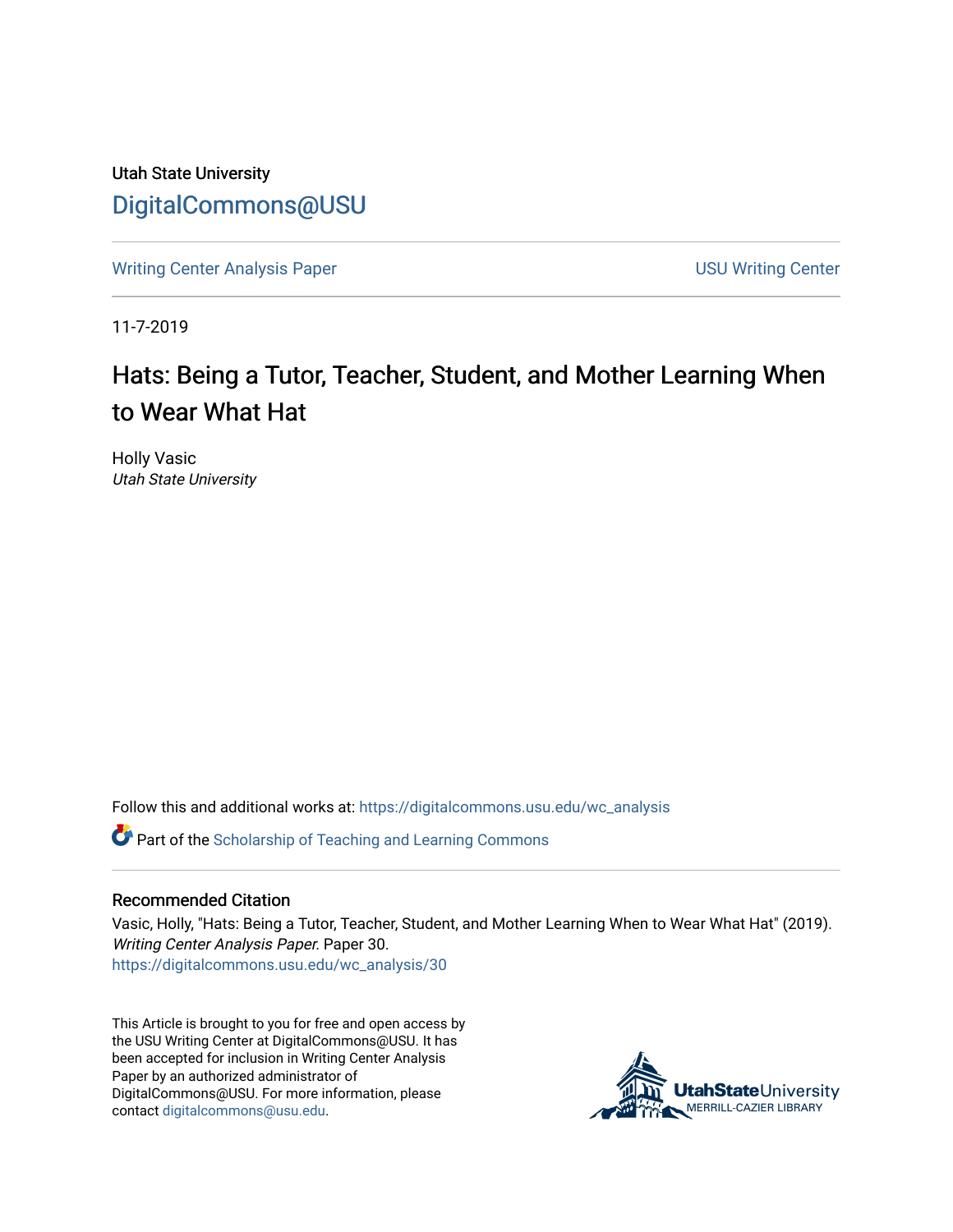Hats: Being a Tutor, Teacher, Student, and Mother Learning When to Wear What Hat

Holly Vasic ENG 6820 11/07/2019 Star Coulbrooke

Abstract: "Chapter One" of *The Bedford Guide for Writing Tutors* (Ryan & Zimmerelli, 2016) breaks down the ways in which tutors may interact with students with the metaphor of hats and "the many hats tutors wear" (Ryan & Zimmerelli, 2016). This paper explores the way in which these hats have been worn in the USU Writing Center, in my experience, as well as how they translate into other roles I play.

Keywords: motherhood, tutoring, graduate instructor, writing center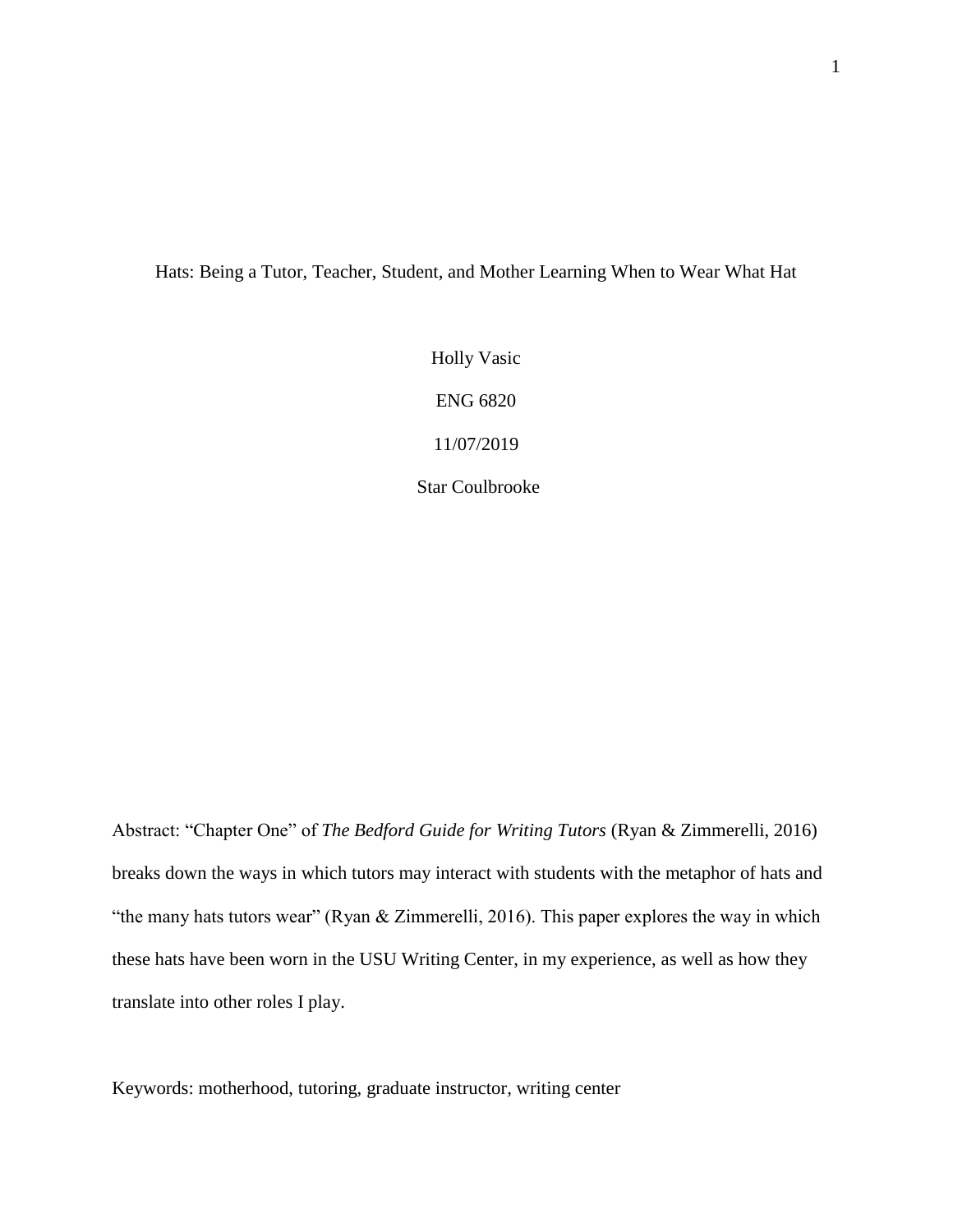**Hats** 

*The Bedford Guide for Writing Tutors* by Leigh Ryan and Lisa Zimmerelli (2016) was handed to me. The white, green, and goldish cover stared at me, with the black professional font seeing into my soul and judging my ability to tutor or teach, or anything at a University. As a new Graduate Instructor and student at Utah State University (USU), I was diving into unknown water and it felt like the kind of cold lake water that makes you gasp deeply, when you jump in, as you shiver to the core of who you are. The guide book for the tutoring part of the journey, which was a requirement for the Graduate Instructorship, was handed to me during a week-long overwhelming orientation. Information was constantly being thrown at me and expectations about who I needed to be as an instructor, tutor, and student felt like an ominous black cloud hanging over my head, assuring me that I could never be good enough.

*The Bedford Guide for Writing Tutors* (Ryan & Zimmerelli, 2016) discusses different hats tutors wear and goes through each, explaining how tutors play each individual role depending on the situation, such as coaches for some students and collaborators for others (Ryan & Zimmerelli, 2016). I have worn all of these hats before as a mom, I have literally been a coach, but only to a tee-ball team consisting of 4 to 6-year-olds who had no idea what was going on, and I have definitely been an ally. I have been a commentator, collaborator, writing expert, and counselor as well but mostly I have been a learner. Each hat the Bedford Guide sets out I can put on and with my experience as a teacher and tutor, these last few months, I can wear them better and better to show up wearing the best hat for a given situation. In this paper, I will discuss how each hat in the writing tutor's guide has been influenced by motherhood and more precisely shaped by experience gained in the classroom and the USU Writing Center.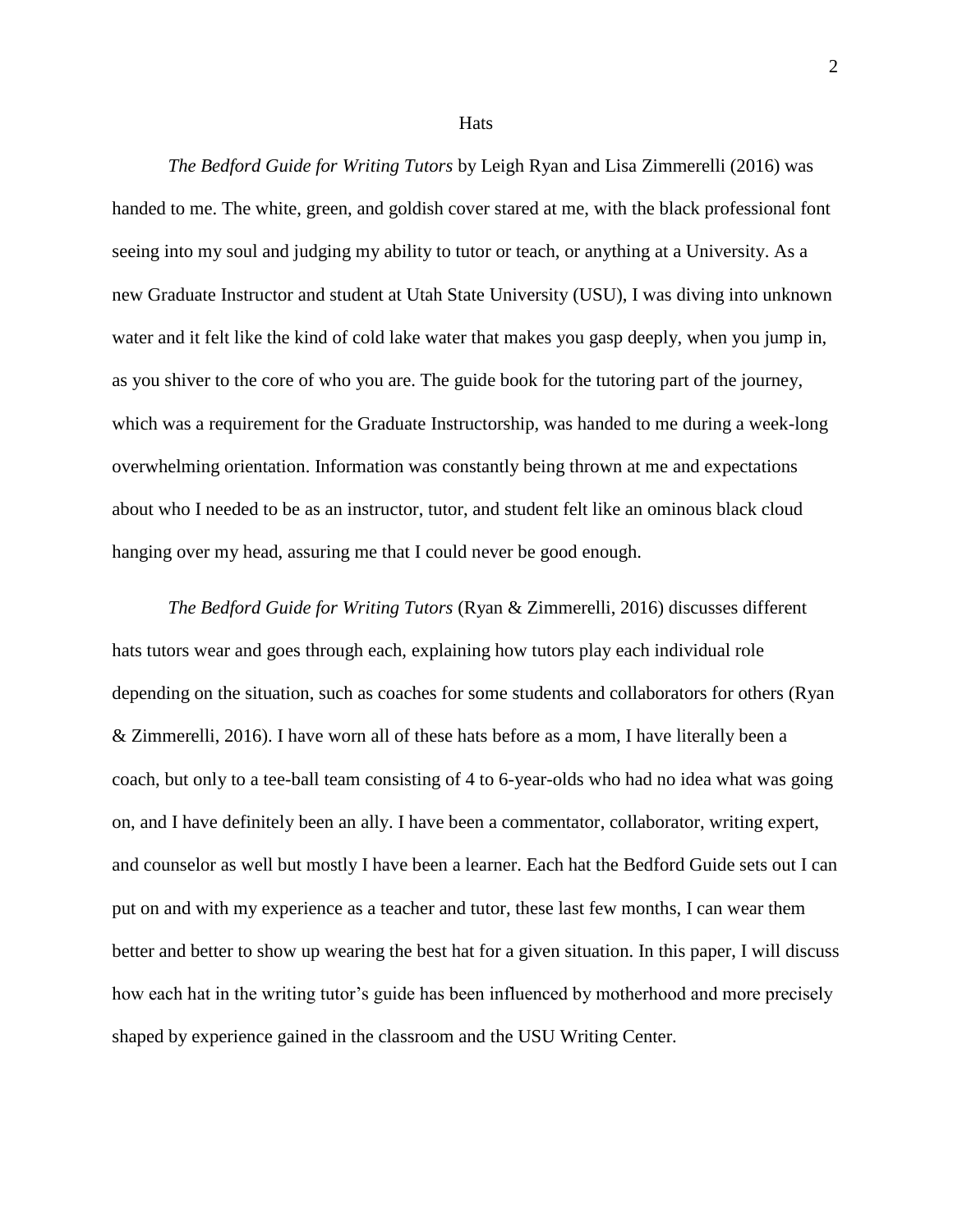#### **The Ally and The Counselor**

My 11-year-old daughter laid on the dining room floor sobbing in my lap as I stroked her hair and asked her what had happened at school that day that was making her so upset. She began to tell me, muffled through her sobs, about a girl at school that was pulling on her clothes, kicking her in the back of the knees, and was all around demanding and demeaning towards her. As her ally I called the principal the next day and requested that he take care of the situation, which he took very seriously. An ally, to me, speaks up for someone who can't speak up for themselves and finding opportunities for this in teaching and tutoring is a hat well worn. Though in the writing center a student won't necessarily come in and cry about being bullied requiring a call to the Dean, they still may need an ally in a way a writing center tutor can provide. *The Bedford Guide* says, as an ally, "you are a friend who offers support to a writer coping with a very difficult task—writing a paper (Ryan & Zimmerelli, 2016, p. 5). A smile is a quick way the guide suggests demonstrating you're an ally to a student in the writing center, just like stroking my daughter's hair was the best way I could be an ally at that moment. An ally is an empathetic commiserator and sometimes just sitting with someone a moment, giving a smile, or another appropriate gesture for a given situation, can create an ally.

The hat of an ally is similar to the hat of the counselor, a tutor must remember that students have way more stress going on in life than their paper, maybe the GRE coming up or another big exam and personal issues that are distracting them from their studies (Ryan  $\&$ Zimmerelli). *The Bedford Guide* (2016) suggests "In such cases, you offer support, sympathy, and suggestions as appropriate" (Ryan & Zimmerelli, p. 7), Back to me and my daughter on the floor, I find as she gets closer and closer to being a teenager being a parent who offers "support, sympathy, and suggestions" (Ryan & Zimmerelli, 2016, p. 7) is exactly what she needs.

3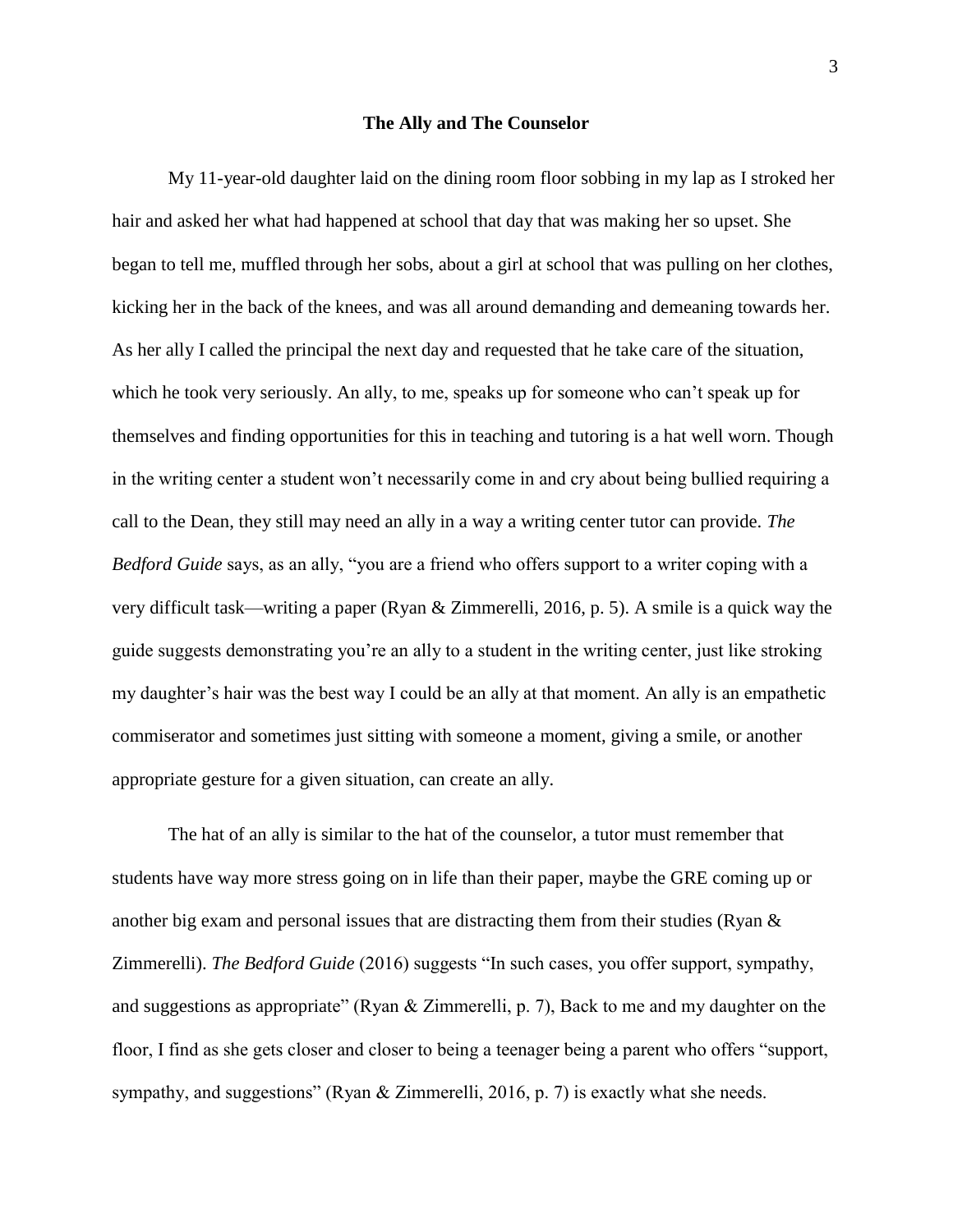## **The Coach and The Commentator**

Recently, I had a student come into the writing center who was working towards a final paper in English 2010 and had come in hoping to get help with organizing his thoughts. He had many sources and an idea but wasn't sure how to actually arrange them to create a cohesive body of work. As we talked he shared with me that through his research he had found positive and negative aspects of his chosen subject matter which gave me the idea of making a pros and cons list. After creating that list the student could see how he would organize his work and say what he wanted to say. He left excited to have direction and I was excited I put on the appropriate hat for the occasion.

A coach doesn't play the game, a reader doesn't write the paper, but by being on the outside looking in coaches and readers, aka tutors, play an important role in winning the game (Ryan & Zimmerelli, 2016, p. 5). A commentator is a similar hat but consists of the paper, or game, as a whole and in that role a person could guild students, gearing them up with know-how to benefit the current assignment the student has brought in as well as future writing (Ryan  $\&$ Zimmerelli, 2016). Like a sport's commentator who can see the entire game and describe each play, what strategies are being used or not, wearing the hat of a commentator in the writing center gives insight into the big picture yet the hat of the coach allows for more detailed tactics, and maybe a little bit of cheerleading. By being on the outside looking in, I was able to give the student guidance, using the pros and cons list strategy, and be the commentator and coach he needed. In the writing center, classroom, or at home a coach and/or commentator can see a broader perspective, giving invaluable insight to a paper, a homework assignment, or really any project a person is embarking on in life or for a grade.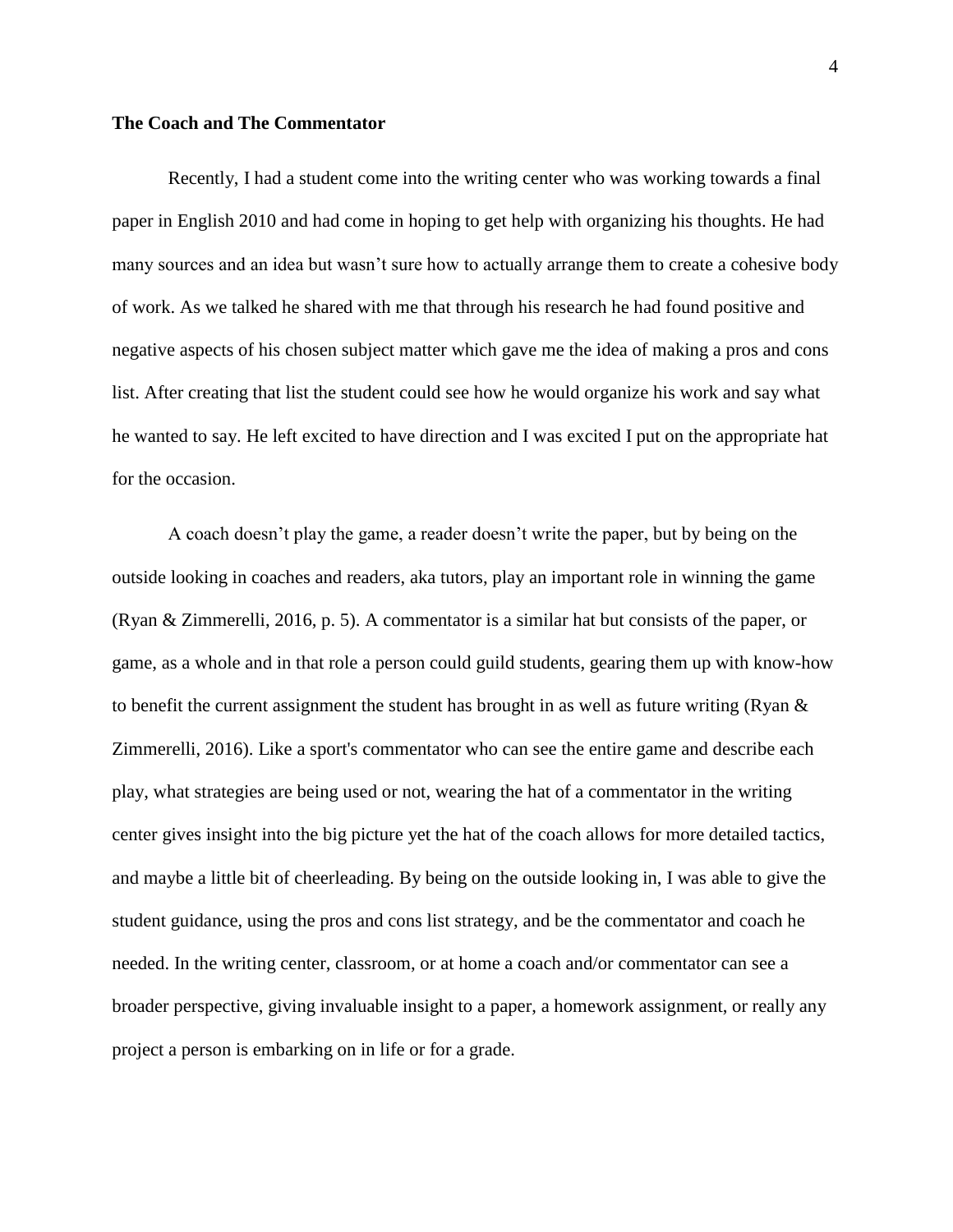#### **The Collaborator and The Writing Expert**

My daughter's Jr. High recently announced the Spring musical, *Fiddler on the Rood Jr.*, and she is looking forward to trying out. The day she was given the information she ran home from school when the last bell rang, burst open the door, and after telling me how excited she was she asked me what song she should sing for the audition. I have never been in or auditioned for a musical but I enjoy going to see them and I have had years of professional singing lessons. To my daughter, her mom who has taken her to the theatre and sings constantly must be an expert.

The writing expert hat is one that students put on tutors (Ryan & Zimmerelli, 2016) like my children put on me—I'm the mom, the only adult of a single-parent home, I must know! The guide says, "just by being a tutor, you become more knowledgeable about writing" (Ryan  $\&$ Zimmerelli, 2016, p. 6), just by being a mom, I become more knowledgeable about parenting. Sometimes the expert hat is the best hat to wear but other times a collaborator is more what is needed. The guide uses the example of having a student come in to be tutored who is a wellversed writer with extensive knowledge on a subject and the session becomes a collaborative exchange of ideas mutually exhilarating and beneficial (Ryan & Zimmerelli, 2016). With the expert hat in place, I gave my daughter suggestions based on her voice and the song that I knew but quickly switched to the hat of the collaborator when it came down to deciding on which tune.

## **The Learner**

Whether I am sitting on the floor with a daughter crying over being bullied, using strategies to guide a student in the writing center, giving advice for a musical audition, being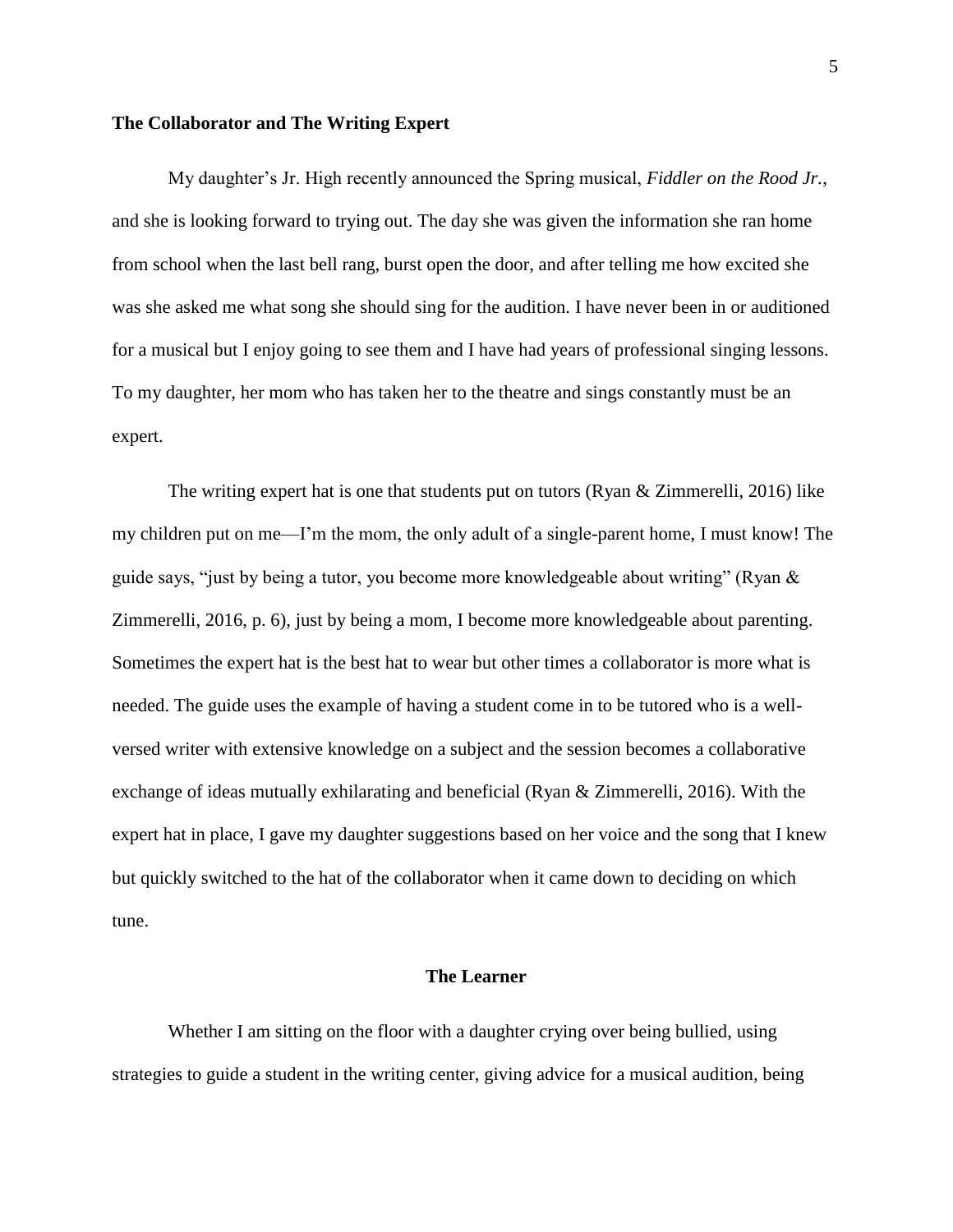overwhelmed in grad school, teaching, or any other myriad of activities I do sporting different hats, I am first and foremost a learner. According to the guide, a learner as a tutor gets the opportunity to gain knowledge from all the different papers students bring in for guidance but, I would argue, it goes further than that (Ryan & Zimmerelli, 2016). As a learner, I am also learning what hats are the most appropriate to wear to guide a student in the USU Writing Center or the classroom, as well as which hat to wear to be a student myself, a mother, a friend, a partner, and all the other roles I play.

As a learner, all these lessons I've learned in the past few months have prepared me for the initially overwhelming role of a Graduate Instructor, grad student, and tutor as well as the roles of parenting that I am constantly struggling and learning new things through. All these roles, the different hats I wear to show up for them, and how I am constantly learning has helped me become better in each role and as a person overall. I gain much more from these experiences than students and my children will ever know.